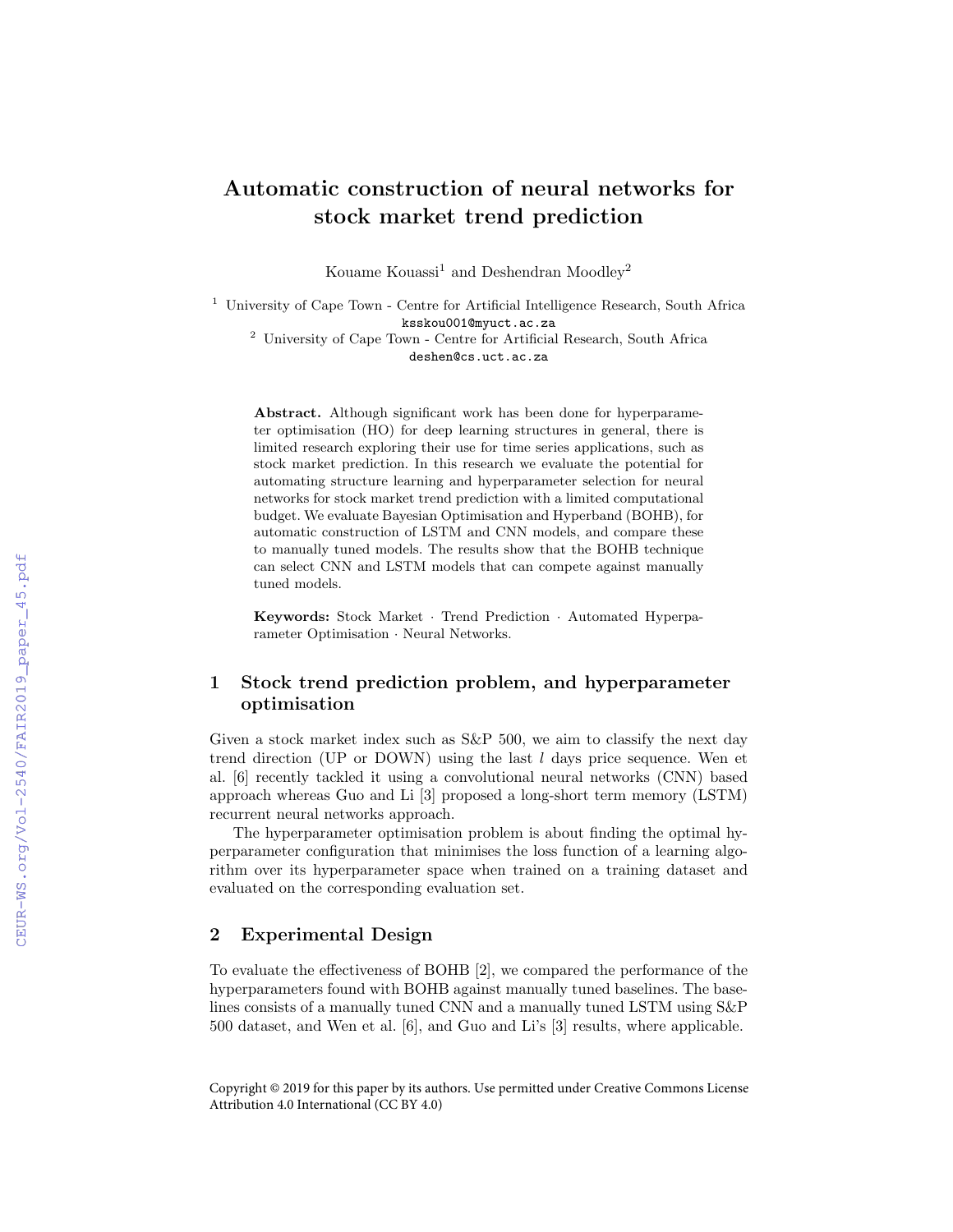We used the the daily stock closing price of the S&P 500, JSE Limited (JSE), NASDAQ and Dow Jones 30 (DOW 30), with lag  $l = 10$ , and stride  $s = 1$ . We used 70% of the dataset for training, 15%, for validation and 15% for testing. Similar to Wen et al. [6], and Guo and Li [3], we used accuracy, and f1-score (f1) as generalisation metrics. We used HyperbandSter<sup>3</sup> [2] with the number of epochs as budget where the minimum budget was 3 epochs and the maximum budget 30 epochs. We set  $\eta$  to 3 and used 30 iterations. This is equivalent 80 full evaluations. Each experiment was run 10 times.

#### 3 Results and Discussions

The performance on the 8 individual datasets are shown in table 1.

Table 1. Comparison of BOHB (A) with the manually tuned baselines (M)

| Method                                                                                                 | S&P 500 |             | NASDAO |    | DOW 30 |    | JSE  |    | SН   |                                                 | SZ   |    | CSI 300 |    | SSE 50 |                                                                                                 |
|--------------------------------------------------------------------------------------------------------|---------|-------------|--------|----|--------|----|------|----|------|-------------------------------------------------|------|----|---------|----|--------|-------------------------------------------------------------------------------------------------|
|                                                                                                        | acc.    | f1          | acc.   | f1 | acc.   | f1 | acc. | f1 | acc. | f1                                              | acc. | f1 | acc.    | f1 | acc.   | f1                                                                                              |
| A-CNN                                                                                                  |         |             |        |    |        |    |      |    |      |                                                 |      |    |         |    |        | 53.26 67.66 54.30 63.46 53.33 68.80 89.33 94.35 47.88 50.46 52.40 42.34 49.33 41.45 51.15 36.45 |
| M-CNN                                                                                                  |         |             |        |    |        |    |      |    |      |                                                 |      |    |         |    |        | 53.73 67.95 54.74 69.26 53.68 68.00 83.86 90.93 48.72 43.94 55.45 21.33 57.05 31.01 47.44 47.27 |
| A-LSTM 53.53 68.26 55.56 71.04 52.90 67.53 88.89 94.11 48.27 52.53 47.98 49.83 49.62 52.91 50.67 53.46 |         |             |        |    |        |    |      |    |      |                                                 |      |    |         |    |        |                                                                                                 |
| M-LSTM 53.73 69.74 55.56 71.25 53.83 69.83 90.44 94.95 45.19 61.74 39.74 56.88 41.67 58.45 49.04 65.66 |         |             |        |    |        |    |      |    |      |                                                 |      |    |         |    |        |                                                                                                 |
| Wen                                                                                                    |         | 56.14 63.67 |        |    |        |    |      |    |      |                                                 |      |    |         |    |        |                                                                                                 |
| Guo                                                                                                    |         |             |        |    |        |    |      |    |      | 55.89 42.99 64.13 37.49 67.25 46.51 59.52 43.99 |      |    |         |    |        |                                                                                                 |

On the individual datasets, A-CNN improved on 7 metrics over M-CNN, under-performed on 9; whereas, A-LSTM out-performed M-LSTM on 4 metrics, and under-performed on 11. For NASDAQ, A-LSTM matched the accuracy of the manual LSTM. Compared to the results found in the literature by Wen. et al [6] and Guo and Li [3], our methods under-performed on accuracy but outperformed on f1-score. On average, A-CNN improved on M-CNN's and f1-score by  $5.75\%$  (54.96  $\pm$  23.06 to 58.12  $\pm$  19.28); but, decreased on accuracy by 0.81%  $(56.83 \pm 11.40 \text{ to } 56.37 \pm 13.49)$ . A-LSTM on the other hand, could not match M-LSTM on f1-score with a performance drop of 7.07% (68.56  $\pm$  11.95 versus 63.71  $\pm$  14.89). However, it beat M-LSTM on accuracy by 4.74% (53.40  $\pm$  16.24 versus  $55.93 \pm 13.58$ .

#### 4 Conclusions

We evaluated the potential for automatic construction of CNN and LSTM for stock market trend prediction in a resource constrained setting. Our results showed that BOHB can compete favourably with manual HO.

<sup>2</sup> K. Kouassi and D. Moodley

 $\overline{1 \text{ https://finance.yahoo.com/}}$ 

<sup>2</sup> https://www.investing.com/

<sup>3</sup> https://github.com/automl/HpBandSter